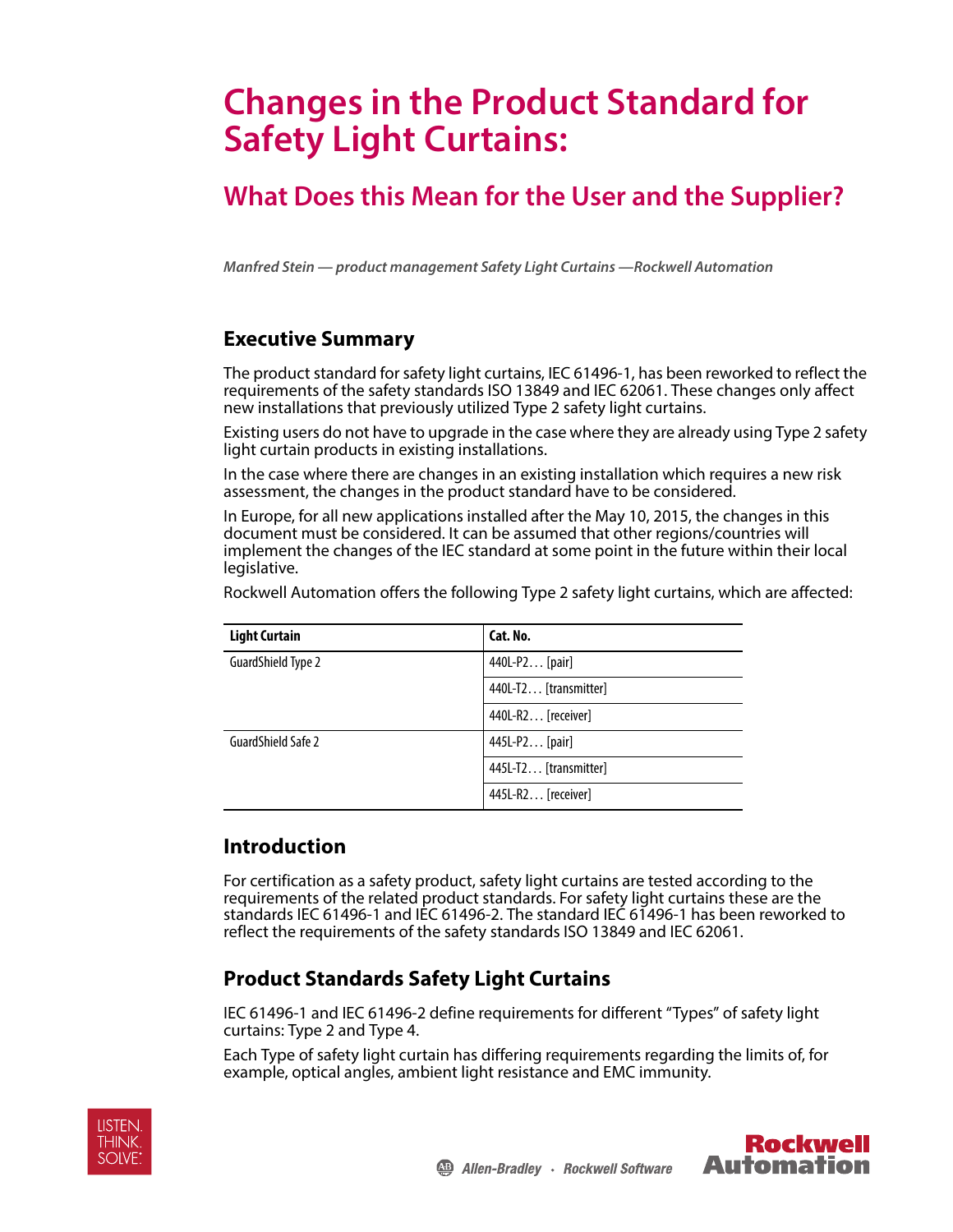The light curtain Type number correlated for many years with safety categories 2 and 4 from the former standard EN 954. Due to the discontinuation of EN 954 and its replacement with ISO 13849 and IEC 62061, this comparison is now no longer valid.

| <b>IMPORTANT</b> $\left\{ \begin{array}{c} A \text{ Type 3 safety device is mentioned in IEC 61496-1, but detailed specification about this type are not yet available in IEC 61496-2. This$<br>means that only Type 2 and Type 4 safety light curtains can be selected<br>todav. |
|-----------------------------------------------------------------------------------------------------------------------------------------------------------------------------------------------------------------------------------------------------------------------------------|
|                                                                                                                                                                                                                                                                                   |

## **Modifications to Safety Light Curtain Product Standard**

The new Edition 3.0 of IEC 61496-1 now specifies which characteristics must be fulfilled in reference to the Performance Levels (PL) of ISO 13849 as well as the Safety Integrity Levels (SIL) of IEC 62061 and IEC 61508. In addition, the new edition designates which Type of safety light curtain has to be used in order to satisfy a certain Performance Level (PL) or Safety Integrity Level (SIL).

From an electrical hardware reliability point of view a Type 2 safety light curtain may fulfill PLd/SIL2, but the limits with regard to systematic requirements such as ambient light resistance or mirroring caused by optical angles are now implemented in the new version of IEC 61496-1. This means that a supplier of safety light curtains is no longer able to declare a Type 2 product as PLd based purely on electrical properties.

## **Consequences for the User**

During design of a new application it is necessary to perform a PL or SIL allocation process according to a risk analysis (more details about these steps are described in Safebook 4 -Safety Related Control Systems for Machinery, publication number SAFEBK-RM002B-EN-P, a reference manual published by Rockwell Automation). This process leads the user to a required PL or SIL. One part of meeting the required PL or SIL is the probability of dangerous failure rate for the safety function. Figure 1 shows the correlation between the probability of a dangerous failure and the corresponding PL and SIL values.



#### **Figure 1**

Safety functions addressing a high risk require safety components with a high level of integrity. Such safety components are characterized by a PL= e and/or SILcl=3 rating.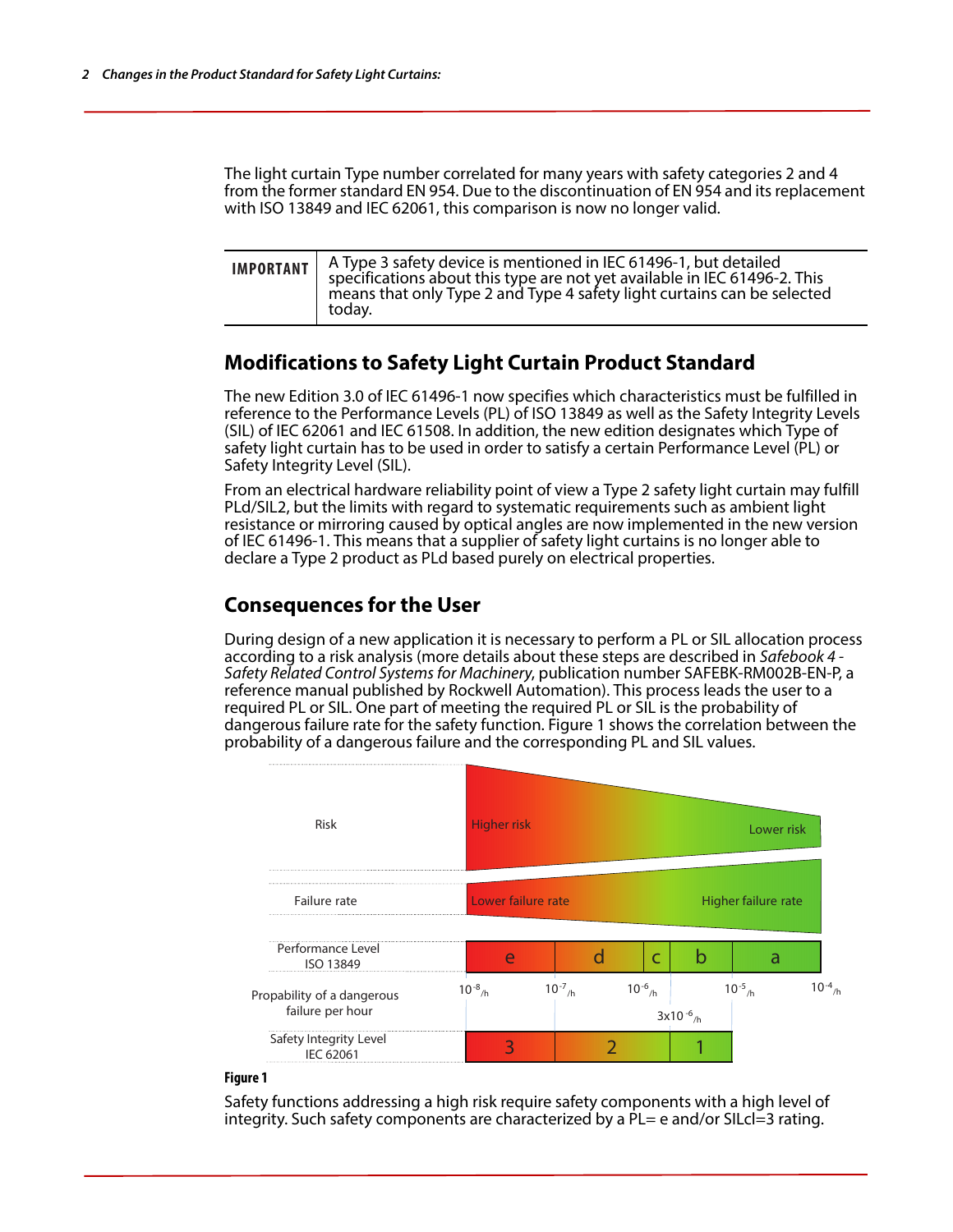The new version of IEC 61496-1 now constrains which SIL or PL can be achieved with which Types of safety light curtains. Figure 2 and Table 1 show the correlation:

| Performance Level<br>ISO 13849      |        |  |        |  |
|-------------------------------------|--------|--|--------|--|
| Safety Light Curtain<br>Type        | Type 4 |  | Type 2 |  |
| Safety Integrity Level<br>IEC 62061 |        |  |        |  |

**Figure 2** 

|                                                                                                             | "Type" of safety light curtain |        |                                                           |        |
|-------------------------------------------------------------------------------------------------------------|--------------------------------|--------|-----------------------------------------------------------|--------|
|                                                                                                             | Tvpe 1                         | Tvpe 2 | Type 3                                                    | Tvpe 4 |
| Maximum PL-respectively SIL-level which can be obtained using<br>corresponding safety light curtain "Types" | $\overline{\phantom{m}}$       |        | SIL 1 and/or PL c   SIL 2 and/or PL d   SIL 3 and/or PL e |        |

#### **Table 1**

This means a Type 2 safety light curtain (e.g. 440L GuardShield Type 2 and 445L GuardShield Safe2) can only be used for safety functions which require PL c or SIL 1. For applications which require SIL 2 or PL d, a Type 2 safety light curtain that previously could have been selected will no longer meet this requirement. Theoretically a Type 3 safety light curtain would be required. But as explained above, the product standard IEC 61496-2 does not yet define a Type 3 safety light curtain. Consequently a Type 4 safety light curtain must be used.

|  | IMPORTANT   Optical safety sensors complying with Type 3 do exist, for example: laser<br>scanners (Rockwell Automation Cat. No.: 442L-SFZ) or safety cameras<br>I (Cat. No. 442L-SAFCAM1). |
|--|--------------------------------------------------------------------------------------------------------------------------------------------------------------------------------------------|
|--|--------------------------------------------------------------------------------------------------------------------------------------------------------------------------------------------|

### **Dates**

European Union: IEC 61496-1 Edition 3.0 was published in April 2012. As a European standard EN 61496-1 was first listed April 11, 2014, in the Official Journal of the European Union. In Europe the transition period to the new version of the standard ends on May 10, 2015. After that, the presumption of conformity using Edition 2.0 is no longer valid. This applies to designers in the European Union as well as any supplier providing Type 2 safety light curtain applications to the European Union.

Other regions: A statement about other regions/countries cannot be made at this time. When each region/country will implement the new IEC standard in their local legislative is not yet known.

## **Relevance for Previously Installed Type 2 Safety Light Curtains**

In the European Union IEC/EN 61496-1 is mandated under the Machinery Directive which applies only to the supply of products, not the use of products (that is the Use of Work Equipment Directive). So there is no legal requirement in the EU to upgrade just because the standard changed. However, the new version of IEC/EN 61496-1 does represent "state of the art," so customers would be advised to review their existing installations in light of the new version.

Any modification at a previously installed application which requires a new risk assessment may mean that the Type 2 light curtain has to be replaced with a Type 4 safety light curtain.

A statement about other regions/countries cannot be made at this time.